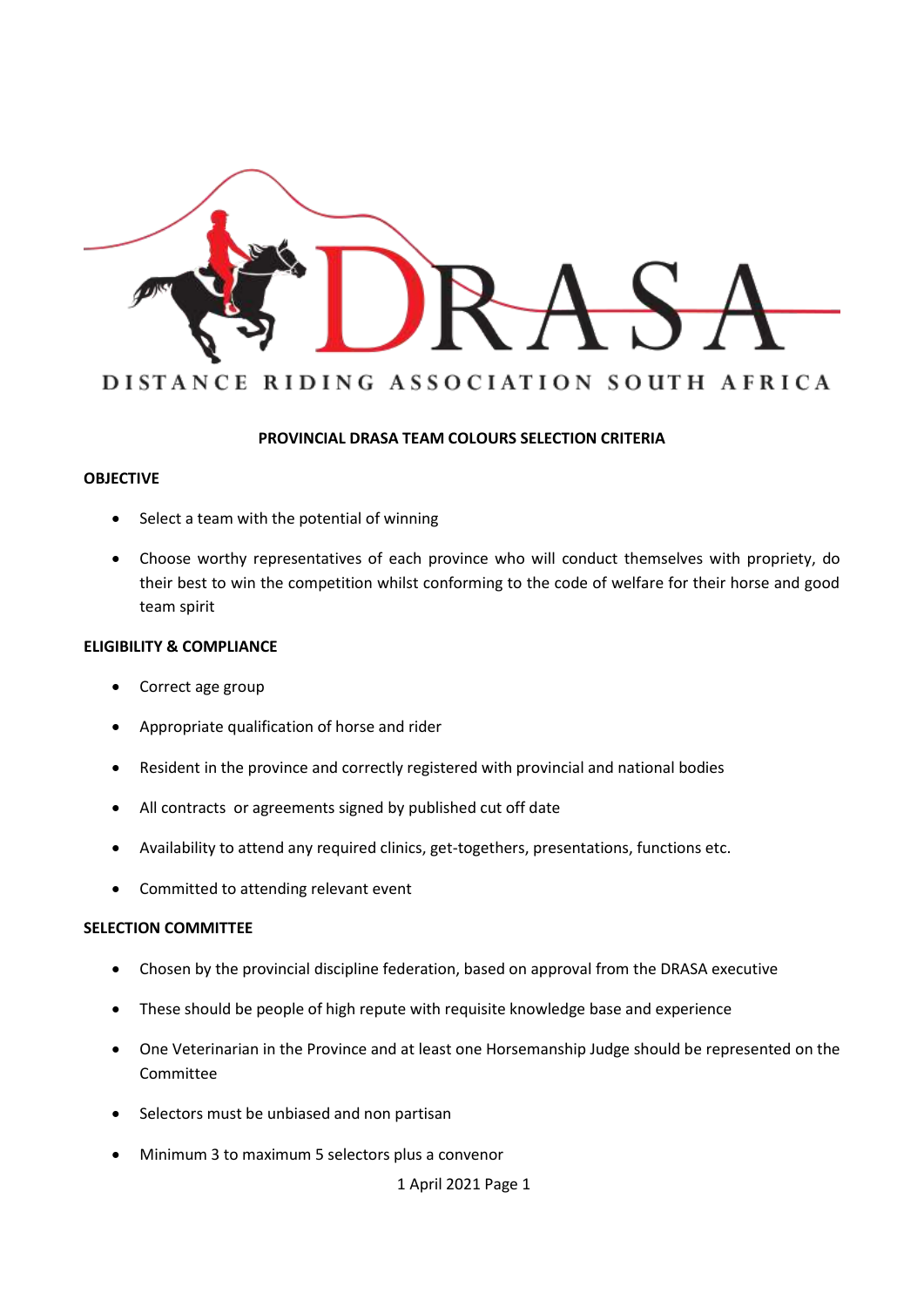- Hold office for 2 year period from when committee put in place, unless provincial discipline federation disbands the selection committee
- Must be available to discuss any aspects of selection with their committee

## **SELECTION POLICY**

- Selection is made on Overall points attained throughout the year
- Score Rankings of Horse/Rider combinations per Division per Province from June to the end of May in each year will be a generated and consulted
- Each combinations best 3 rides (one being a multi-day ride) will be added up. Therefore each combination must have one multi day ride score added to their other best ride in that division.
- The Cut-off date for selection will be the 31st May prior to the National Championships to be held in June/July each year.
- A Provincial Team shall consist of 4 members in each age group with team results calculated on the top 3 scores of that rider or alternatively 1 member from each division across the divisions based on top scores(Pleasure, Trail, Summit)
- Availability for the competition is essential
- If a Rider cannot for any reason accept the Team position they can refuse or withdraw from the position in writing when approached and the next ranked person will be approached to replace them.
- A rider at the top of the rankings may be excluded from the team when the selection committee receives an objection. This objection must be verifiable and measurable and discussed with the Selection Committee
- Selectors shall not discuss selection process or decisions with any person other than members of the selection committee or National Executive. Discussions by selectors will not be published. There is an obligation to report any approach or intimidation to the selectors regarding the selection of any individual or the Team Manager. **Decisions made by the selectors are final,** and are subject only to the ratification by the DRASA Provincial committee concerned

# **SELECTION PROCESS**

- Selectors obtain all relevant ranking lists
- Selectors attend selection meeting and inform convenor if unable to attend
- A selector must recuse himself from any discussion pertaining to a competitor where there is a personal connection either as family or coach. The convenor will have the final decision in a matter of uncertainty
- Each selector has a vote except with regard to candidates where there is a conflict of interest
- An appointed person shall take minutes of every meeting and selectors must retain minutes of all meetings, discussions and decisions
- The convenor must be present at all selectors' meeting
- The convenor checks that due process has been followed with regard to the selection criteria and any other protocols that are required
- The responsibility for entering any required event rests with the athlete
- The convenor checks that all agreements and paperwork have been properly completed and signed by due date
- The convenor shall aid the selectors in any debating process to finalise the team. The convenor shall only use a casting vote should the selectors be unable to finalise their decision